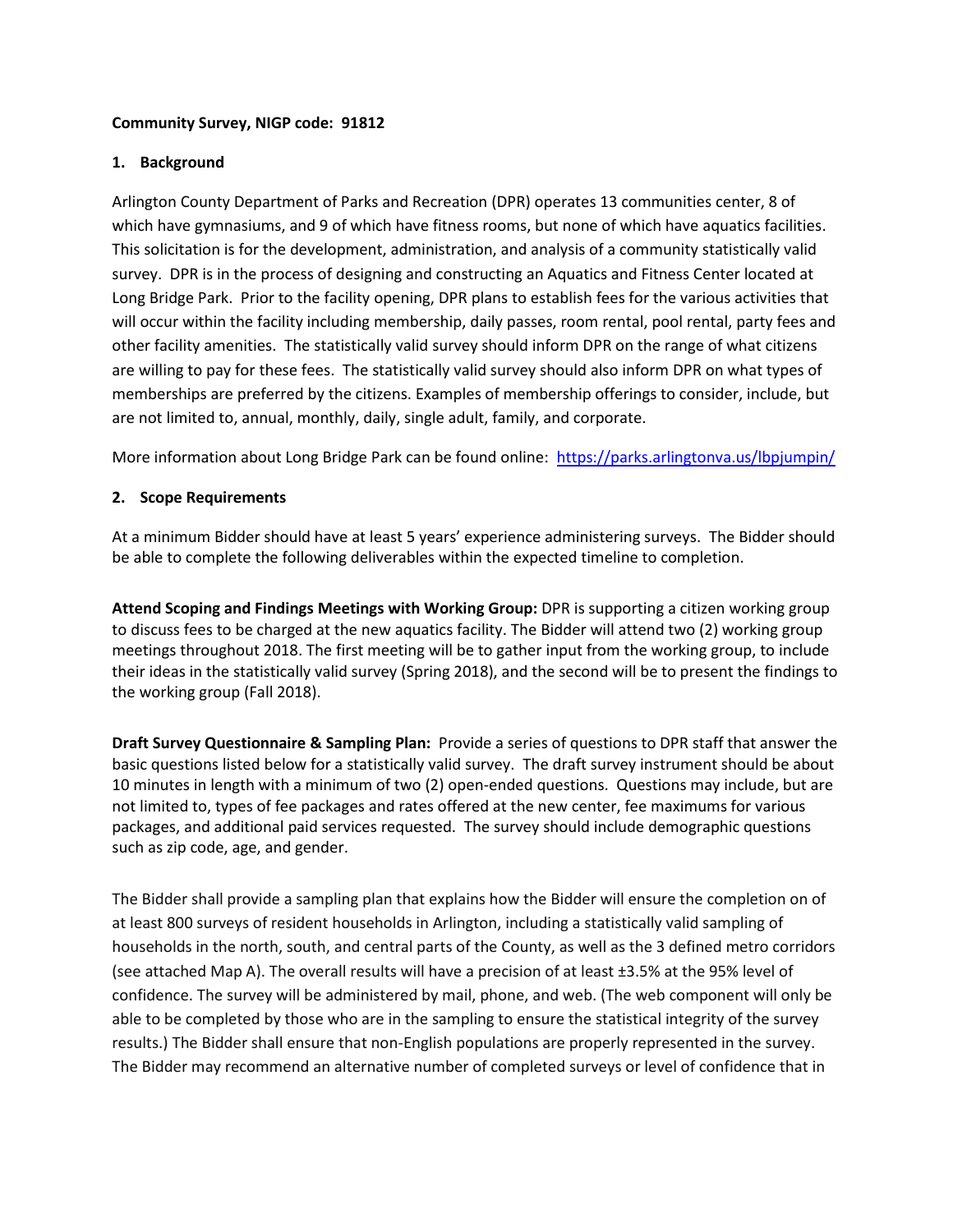their view achieves a better statistically valid random survey as requested by this Quick Quote for a community the size of Arlington (approximately population 222,000).

**Final Survey Questionnaire:** Incorporate any feedback from DPR or the Project Workgroup into a statistically valid survey. The survey should be tested on staff and the workgroup.

**Survey Administered: Mail, Phone & Online:** Using the questionnaire approved by DPR, the Bidder shall conduct a statistically valid Community Survey on Long Bridge Park Fees of Arlington residents. The Bidder will create an appropriate sampling technique that will ensure that only residents will be asked to complete the survey.

The Bidder will provide DPR will the paper version of the survey to administer in person at the pools. This data will be provided to the Bidder to be compared to the statistic valid results in the Draft and Final report. Accommodations should be available for non-English speaking populations.

DPR will promote the survey through newsletters, websites, and on-site staff at current aquatics and fitness facilities if necessary as long as it does not compromise the statistic validity.

**Conduct Outreach to the Business and Non-Resident Community:** The Bidder should recommend an approach and conduct outreach to the local business community in areas identified by the County to include non-residents with a focus on day-time workers**.** This outreach may include but is not limited to: conducting surveys in public areas including Metro Stations, parks, and private businesses; focus groups, and targeted facilitated discussions**.** This input should be included in both the draft and final reports.

**Survey Results:** Provide DPR the full results of the online survey and all data gathered by all survey formats.

**Draft Report:** Provide DPR a draft report of the survey results to allow for input and feedback. The draft report should include key findings, methodological procedures, and individual results to each survey question.

**Final Report:** A results report should include the results of the statistically valid survey. These results should include a question by individual question result, overall impression, and demographic analysis. The Bidder shall let DPR provide feedback on final analysis for results incorporation. These results shall be used to determine the types and levels of fees for the Long Bridge Park Aquatics and Fitness Center. The report format should include Key Findings, an Executive Summary, Methodological Procedures, Margin of Error Estimates, and the individual question results that includes a graphical representation of each survey question. The final report shall include both written Word Document format with graphic summaries and be accompanied by a professional PowerPoint.

**Formal Presentation:** The Bidder shall present the survey results to a community workgroup and DPR staff.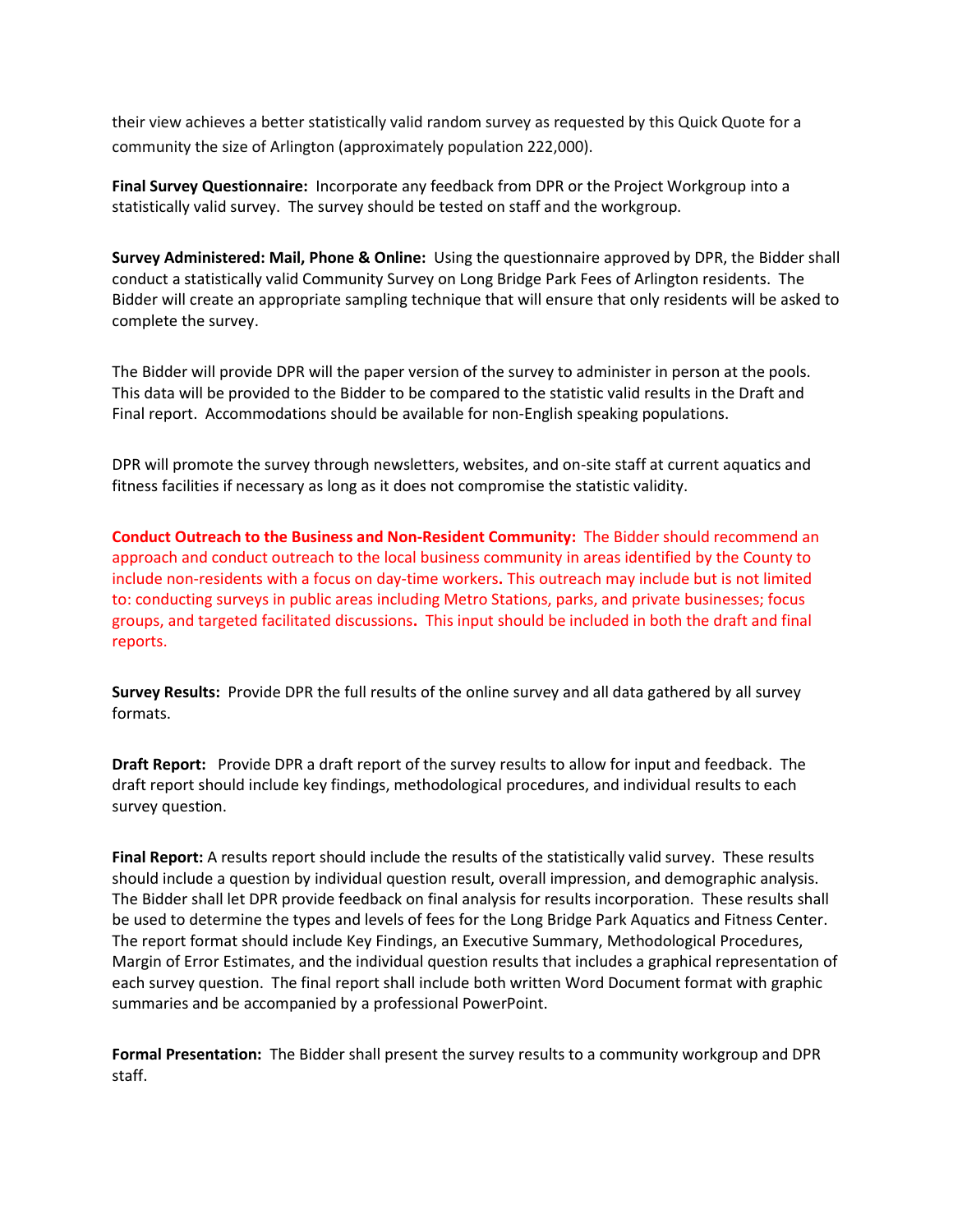#### **Deliverable Timeline**

| <b>Deliverable</b>                                                                                    | <b>Timeline</b>                                                              |
|-------------------------------------------------------------------------------------------------------|------------------------------------------------------------------------------|
| Draft Survey Questionnaire & Sampling Plan                                                            | Four (4) weeks from award date                                               |
| <b>Final Survey Questionnaire</b>                                                                     | Six (6) weeks from award date                                                |
| Survey Administered & <b>Conduct Outreach</b><br>to the Business and Non-Resident<br><b>Community</b> | Start eight (8) weeks from award date and allow for up to eight (8)<br>weeks |
| <b>Survey Results</b>                                                                                 | Three (3) weeks after survey completion                                      |
| Draft Report                                                                                          | Four (4) weeks after survey completion                                       |
| <b>Final Report</b>                                                                                   | Six (6) weeks after survey completion                                        |
| <b>Formal Presentation</b>                                                                            | Seven (7) weeks after survey completion                                      |

### **3. Additional Tasks**

The Bidder must be available for weekly conference calls to discuss survey progress throughout the period of performance.

### **4. Bid Requirements**

Bidders are requested to provide the following to qualify to bid:

- Cost to complete all seven (7) deliverables
- . Statement on your experience in providing comparable services, including the number of years you have been providing these types of services.
- Software you will use to conduct the online survey and methodology for conducting the survey online and by phone or mail
- A written narrative that addresses proposed methodology, a sampling design/plan, and quality controls that the Bidder would establish.
- A minimum of three (3) references to whom you have provided comparable services. For each reference, include:
	- o a) the name and address of the client;
	- $\circ$  b) the name, title, email address, phone and fax number of your contact person;
	- $\circ$  c) the number of years you have done business with the client;
	- o d) a brief summary of the scope of services provided; and,
	- o e) samples of the survey or the entire survey conducted for the reference including the final report(s) and/or presentations that were provided to the clients.

### **5. Method of Award**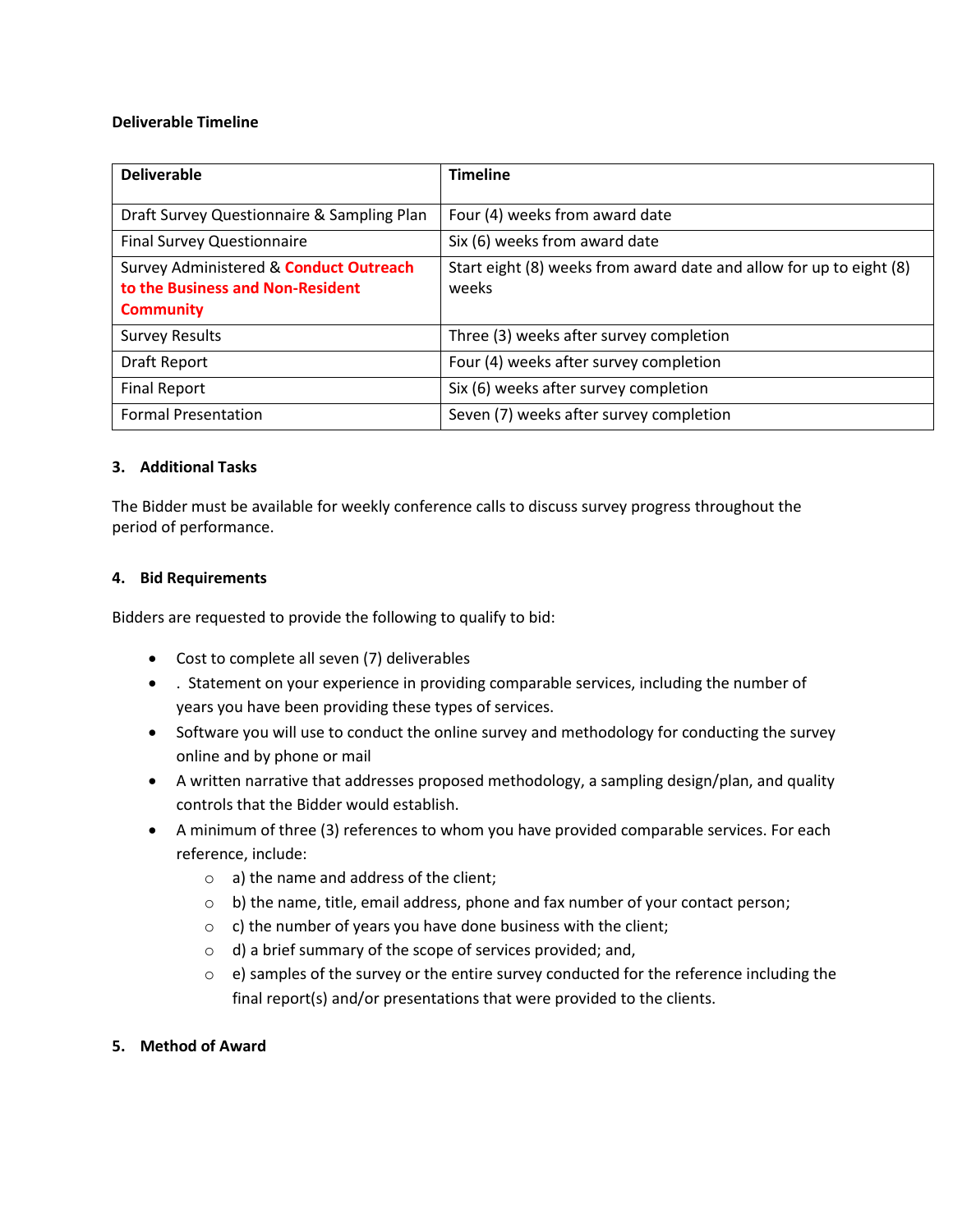The Contract will be awarded to the lowest responsive and responsible Bidder based on the lowest grand total price for all deliverables.

# **6. Questions**

All questions regarding this Quick Quote shall be addressed to Megan Carney at [mcarney@arlingtonva.us.](mailto:mcarney@arlingtonva.us) All questions must be submitted no later than 48 hours prior to the bid due deadline.

# **Map A**

Dark Blue: North, South, Central Areas

Light Blue: Metro Corridors